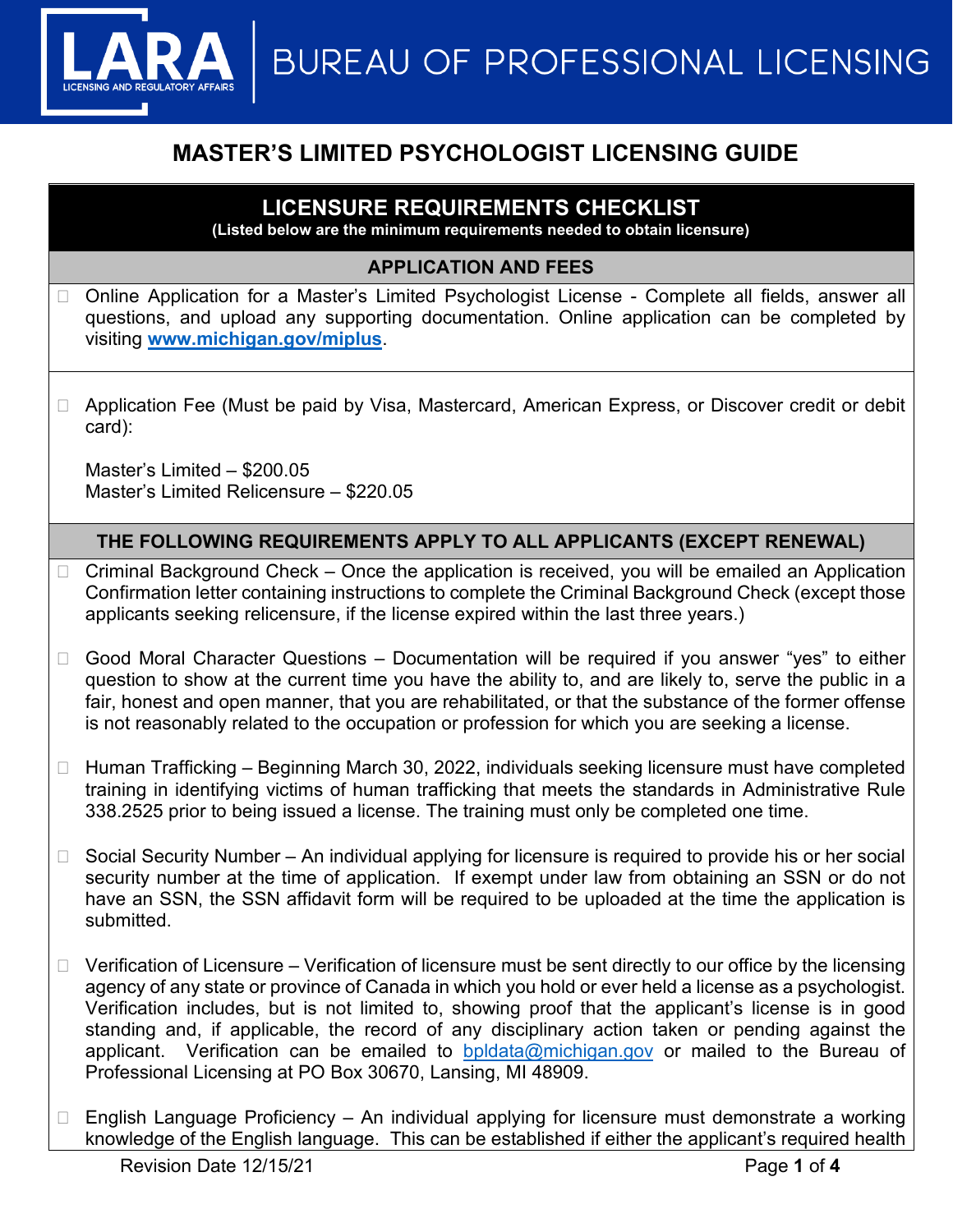professional educational program was taught in English, a transcript establishes the applicant earned not less than 60 college level credits from an English-speaking graduate or undergraduate school, or that the applicant obtained a passing score on an approved English proficiency exam as established by the department under  $R$  338.7002b(2) of the Public Health Code – General Rules.

 $\Box$  Implicit Bias Training– Beginning June 1, 2022, completion of 2 hours of implicit bias training within the 5 years immediately preceding issuance of the license or registration is required. This requirement does not apply to applicants for relicensure.

## **REQUIREMENTS FOR LICENSURE BY EXAMINATION**

- $\Box$  Professional Education Name of school attended, and name of educational program completed.
- $\Box$  Final, Official Transcripts Transcripts must be submitted directly to our office from the school attended and meet the standards set forth by the Board. Transcripts can be emailed to [bpldata@michigan.gov](mailto:bpldata@michigan.gov) or mailed to the Bureau of Professional Licensing, PO Box 30670, Lansing, MI 48909.
	- $\triangleright$  If the educational program was not taught in the US or Canada, please submit a credential evaluation by an evaluation agency accredited by NACES. Credential evaluations can be emailed to [bpldata@michigan.gov](mailto:bpldata@michigan.gov) or mailed to the Bureau of Professional Licensing, PO Box 30670, Lansing, MI 48909.
- □ Certification of Education Form sent directly to our office from the school you attended. Certification of Education Forms can be emailed t[o bpldata@michigan.gov](mailto:bpldata@michigan.gov) or mailed to the Bureau of Professional Licensing, PO Box 30670, Lansing, MI 48909.
- $\Box$  Submit the Supervision Evaluation Form to show proof of supervised work experience hours completed for Post-Master's Professional Experience. This form can be emailed to [bpldata@michigan.gov](mailto:bpldata@michigan.gov) or mailed to the Bureau of Professional Licensing, PO Box 30670, Lansing, MI 48909.
- □ You are required to pass the Examination for Professional Practice in Psychology (EPPP). Once you are determined to be eligible and are ready to take the exam, please notify the Michigan Board of Psychology by e-mail at [bplhelp@michigan.gov.](mailto:bplhelp@michigan.gov) Please include your name, license number and email address.

## **REQUIREMENTS FOR MASTER'S LIMITED PSYCHOLOGIST RELICENSURE**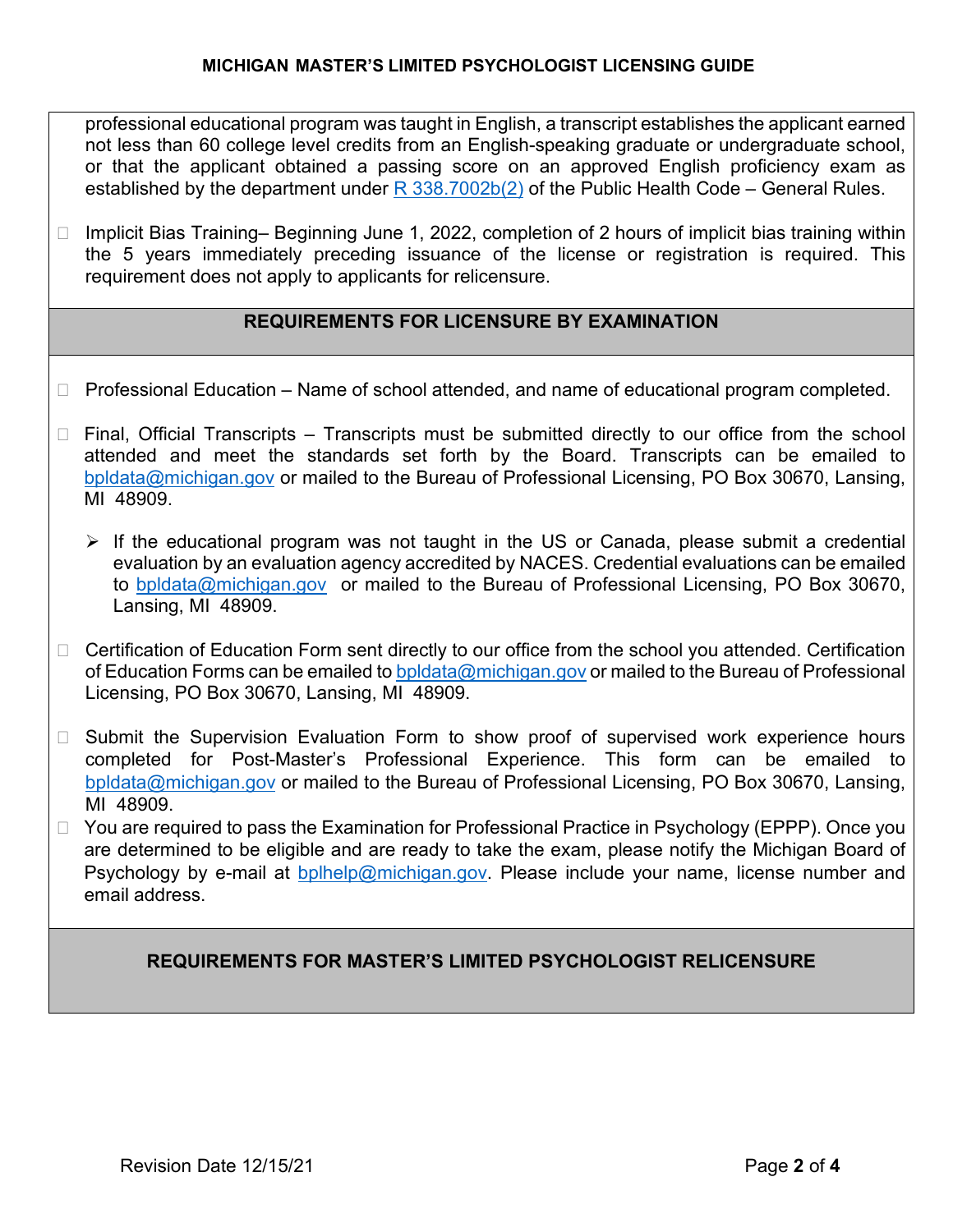#### **MICHIGAN MASTER'S LIMITED PSYCHOLOGIST LICENSING GUIDE**

- Online application can be completed by visiting **[www.michigan.gov/miplus.](http://www.michigan.gov/miplus)** Once logged in, select **Licenses**, select "**Modification**" next to your license number and then select **"Relicensure."**
- $\Box$  Proof of 30 hours of continuing education is required to be submitted. Including 3 hours in Ethics and 2 hours in pain and/or symptom management.
- $\Box$  If the license has been lapsed more than 3 years and the applicant is not licensed in another state, passing results of EPPP exam is required.

## **RENEWAL REQUIREMENTS CHECKLIST**

- □ Online Application For Master's Limited Psychologist Renewal Can be completed by visiting **www.michigan.gov/miplus**
- □ Renewal Application Fee (Must be paid by Visa, Mastercard, American Express, or Discover credit or debit card):

Master's Limited – \$140.60

□ Renewal Cycle:

Master's Limited – 2 Years

- $\Box$  Good Moral Character Questions Documentation will be required if you answer "yes" to either question to show at the current time you have the ability to, and are likely to, serve the public in a fair, honest and open manner, that you are rehabilitated, or that the substance of the former offense is not reasonably related to the occupation or profession for which you are seeking license renewal.
- $\Box$  Disciplinary Question Documentation will be required if you answer "yes" to having sanctions imposed against you by a similar licensure, registration, certification, or disciplinary board of another state or country you have not previously reported to the department.
- $\Box$  Human Trafficking Beginning in 2019, and all renewals thereafter, licensees seeking renewal must have completed training in identifying victims of human trafficking that meets the standards in Administrative Rule 338.2525 prior to renewing their license. The training must only be completed one time.
- $\Box$  Implicit Bias Training For initial renewals completed after June 1, 2021, completion of one hour of implicit bias training is required for each year of licensure since June 1, 2021. If renewing prior to June 1, 2022, implicit bias training is not required for that renewal. Once the initial renewal is completed, then 1 hour of implicit bias training will be required for each year of the current license cycle going forward. Please note, this is not a one-time training and must be completed for each renewal cycle prior to the renewal being completed.